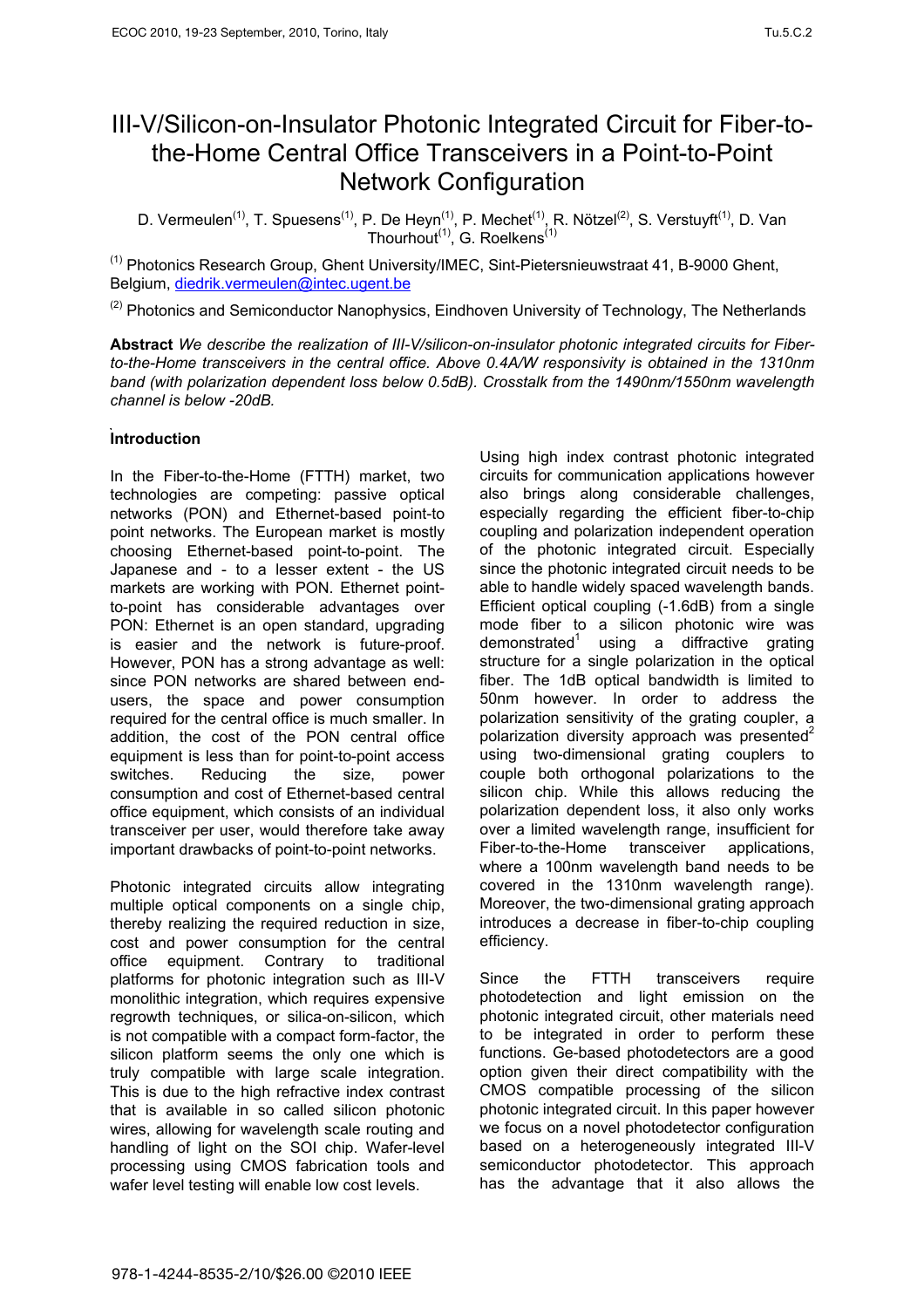integration of III-V light sources and III-V modulators on the same photonic integrated circuit.

### **Transceiver configuration**

The layout of the considered device is schematically depicted in figure 1. The III-V semiconductor layer stack consists of an InP/InGaAsP p-i-n structure with an absorption layer with a band gap wavelength of 1.37µm. This bandgap wavelength allows the 1310nm wavelength band to be efficiently absorbed, while the absorption layer is transparent for the 1490nm-1550nm wavelength channels. In order for the detector to be completely transparent for these wavelength channels, the III-V layer stack thicknesses have been optimized for transparency at the central wavelength of 1520nm. The III-V heterostructure is transferred on top of a silicon grating coupler structure using DVS-BCB adhesive wafer bonding<sup>3</sup>. After layer transfer, the III-V photodetector is processed, lithographically aligned to the underlying siliconon-insulator waveguide circuit. The main idea underlying this configuration is that it allows efficient detection with low polarization dependent loss over the full 1260nm-1360nm wavelength band, since this light is not coupled to the silicon waveguide layer. On the other hand, the 1490nm/1550nm wavelength channels (which are generated on chip and therefore have controlled polarization and better controlled emission wavelength) can be efficiently coupled from the silicon waveguide layer to the optical fiber using a one-dimensional diffractive structure (operating for a single polarization)<sup>1</sup>.



**Fig. 1:** Schematic cross-section of the III-V/SOI transceiver

A microscope image of a prototype device is depicted in figure 2. The III-V photodetector was processed on top of a silicon-on-insulator waveguide circuit consisting of a planar concave grating capable of multiplexing a 1490nm-band data signal and a 1550nm-band data signal in a single output waveguide. The devices were fabricated using standard CMOS fabrication tools on an 8inch SOI wafer consisting of a 220nm silicon waveguide layer and 2µm buried oxide layer thickness (through the multi-project wafer shuttle run service ePIXfab).



**Fig. 2:** Microscope image of the fabricated III-V/SOI transceiver circuit

This serves as a proof-of-principle that the silicon waveguide circuit can contain functional elements that handle 1490nm and 1550nm wavelength bands. In the future we will extend the functionality on the silicon platform by adding integrated power splitters, arrays of 1490nm and 1550nm modulators and wavelength multiplexers to realize integrated transceiver arrays (e.g. 8 channels) for central office equipment with a single CW external light source (VCSEL or DFB laser) per wavelength band, as shown in figure 3.



**Fig. 3:** Envisioned device configuration for integrated transceiver arrays for FTTH central office equipment

#### **Transceiver characterization**

The fabricated devices were characterized in the 1310nm and 1490-1550nm wavelength band. For this proof-of-principle device, a standard silicon diffractive grating structure was used with a known fiber-to-chip coupling efficiency of -6dB. The implementation of advanced fiber-to-chip couplers<sup>1</sup> with a fiber-to-chip coupling efficiency of -1.6dB is expected not to affect the operation principle of the proposed device. The optical fiber is tilted 10 degrees off vertical in order to avoid second order Bragg reflection from the silicon grating. Figure 4a shows the responsivity of the photodetector for the 1310nm wavelength band. It varies around 0.4A/W. The polarization dependent loss is plotted in figure 4b, showing excellent behaviour (<0.5dB PDL) over the full wavelength range.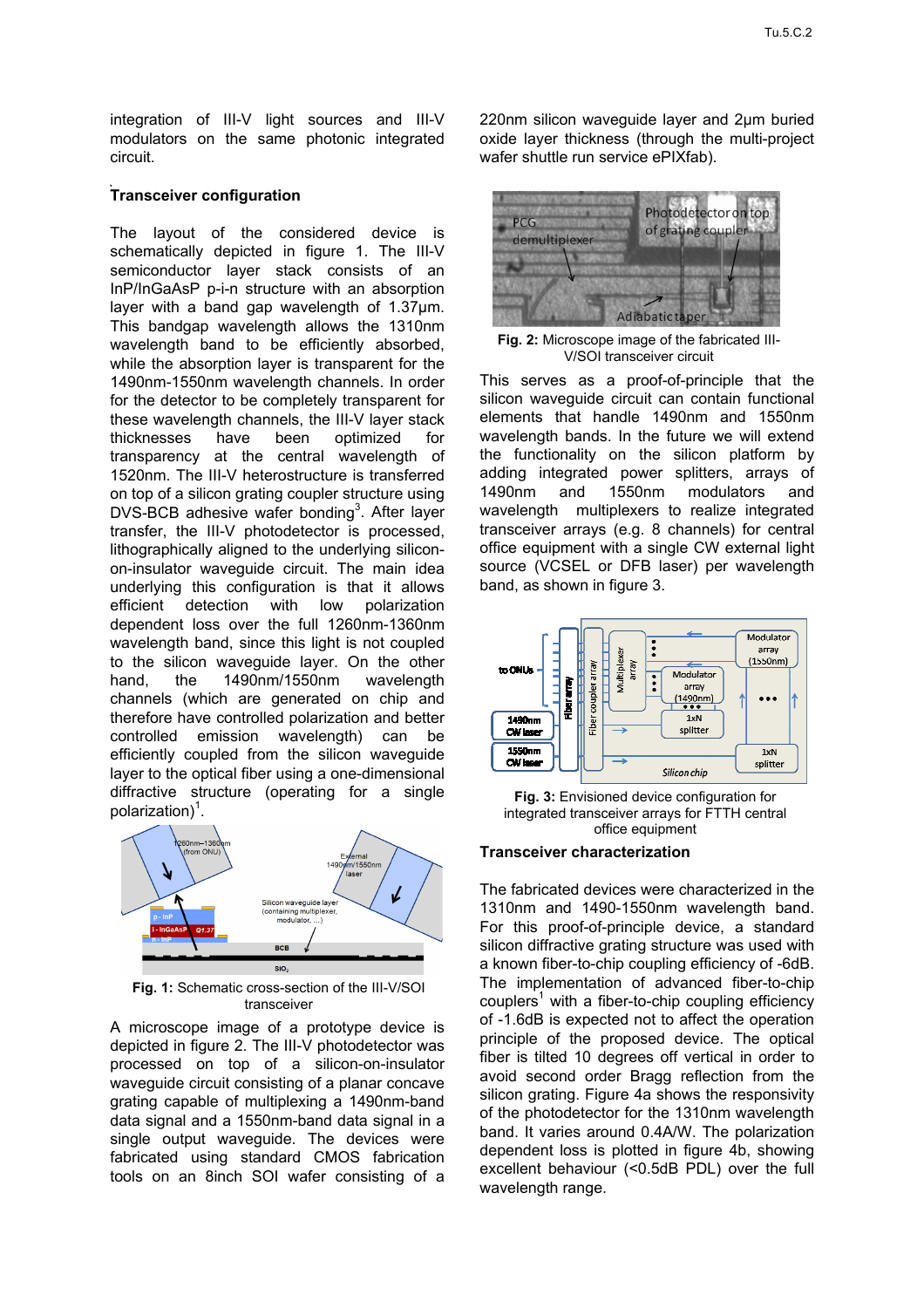

**Fig. 4:** Photodetector responsivity (a) in the 1310nm wavelength band and the associated polarization dependent loss (PDL) (b)

This would have been very hard to obtain when the 1310nm channel had to be coupled to the silicon waveguide circuit and demultiplexed from the 1490nm/1550nm signal prior to photodetection. Assuming an external laser source for the 1490nm/1550nm upstream channel (from the viewpoint of the central office equipment), the fiber-to-fiber transmission of the fabricated photonic IC (using two identical grating couplers of which one is covered by the heterogeneously integrated photodetector) was measured. -12dB peak transmission, consistent with the -6dB fiber-to-chip coupling efficiency of a single grating, was obtained. This shows that the integration of the photodetector on top of the fiber coupler doesn't aversely affect its performance in the 1490nm/1550nm wavelength range.

In order to assess if the integrated photodetector is truly transparent for the 1490nm/1550nm wavelength channel and doesn't introduce a significant electrical crosstalk in the photodetector, the device responsivity was also characterized in the 1490nm/1550nm wavelength band. This crosstalk, here defined as the ratio between the responsivity at a wavelength in the 1490nm/1550nm wavelength range to a typical responsivity of 0.4A/W in the 1310nm wavelength range is shown in figure 5, and is below -30dB. Therefore, even a

significant difference in optical power between the point-to-point downstream 1310nm wavelength channel and the upstream 1490nm/1550nm wavelength channel of 10dB will still lead to better than -20dB crosstalk in the photodetector, thereby showing the feasibility of this approach. The planar concave grating, used to multiplex the 1490nm and 1550nm wavelength channels works as expected after photodetector integration (although with a higher insertion loss due to the cladding of the device with DVS-BCB, which reduced the power reflection at the silicon grating facets, but this can be accounted for in the design).



**Fig. 5:** Photodetector cross-talk due to the transmission of the 1490nm/1550nm data signal

At the conference, more data will be presented regarding the dynamic performance of the photodetector using modulated data signals.

#### **Conclusions**

This paper shows for the first time that a heterogeneous III-V/silicon photonic integrated circuit can be used to realize integrated transceiver arrays for Fiber-to-the-Home central office equipment in point-to-point networks. The concept is limited to operation in the central office, but there, the need for integration – in order to reduce the floor space and power consumption in the central office – is the most obvious.

#### **Acknowledgements**

This work was carried out in the framework of the Dutch Smartmix-Memphis project. D. Vermeulen and T. Spuesens thank the Institute for the Promotion of Innovation by Science and Technology in Flanders (IWT) for a grant. G. Roelkens acknowledges the Fund for Scientific Research Vlaanderen (FWO) for a postdoctoral grant.

#### **References**

- 1 D. Vermeulen et al., Proc. Group IV Photonics p. FPD1 (2009)
- 2 R. Halir et al,. Proc. OFC'10, p. OWJ1 (2010)
- 3 G. Roelkens et al., Jorn. Electrochem. Soc. p. G1015-G1019 (2006)